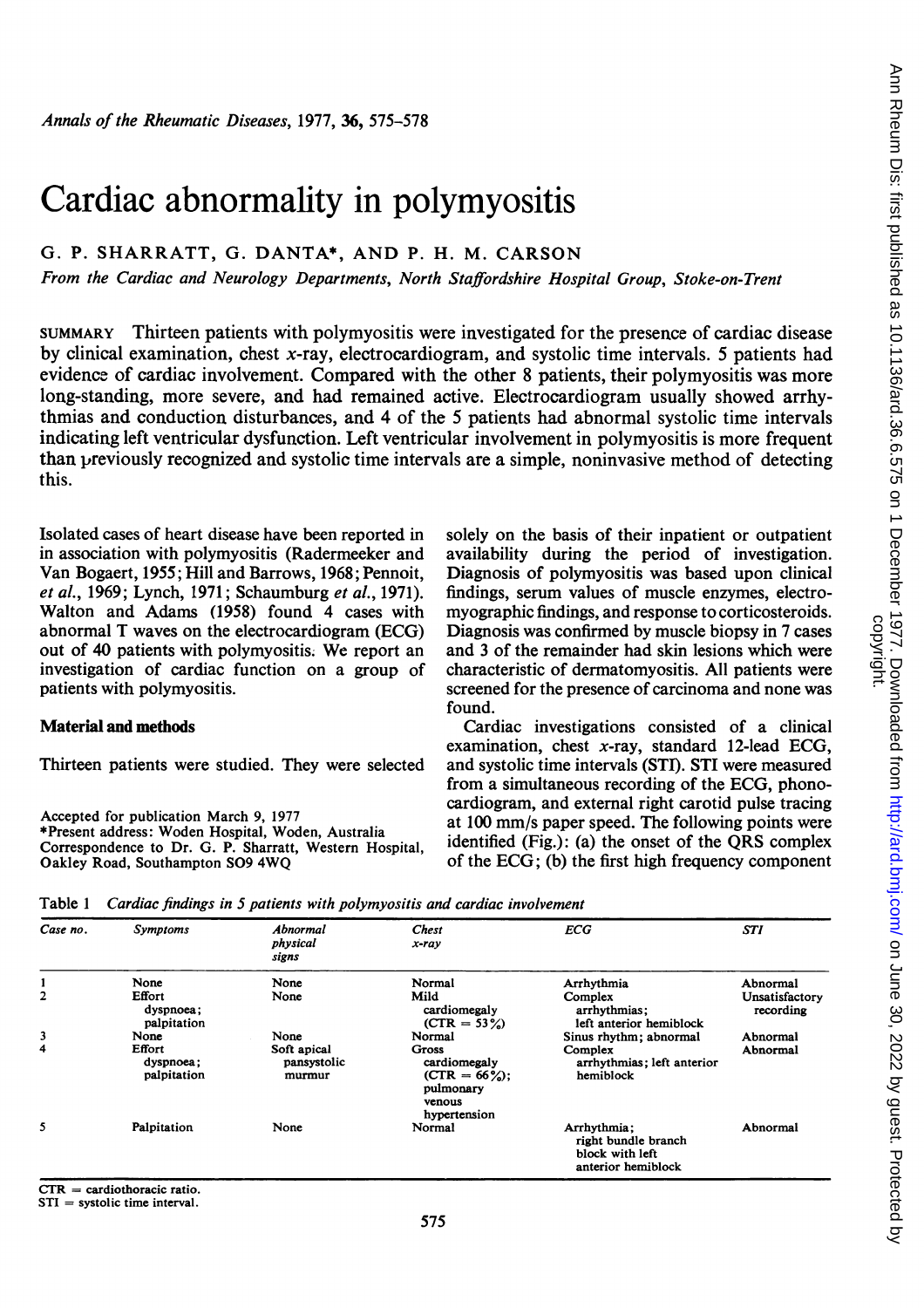

Fig. Simultaneous recording of the ECG lead which most clearly shows the onset of the QRS complex, the high frequency phonocardiogram (PCG) at the high left sternal edge, and the right external carotid pulse tracing. The traces have been recorded on thick trace for the purposes of illustration. The method of calculation of STI is explained in the text.

of the second heart sound; (c) the onset of the rapid upstroke of the carotid pulse; (d) the nadir of the dicrotic notch of the carotid pulse. STI were then calculated as follows. Total electromechanical systole  $(QS_2) = A$  to B. Left ventricular ejection time  $(LVET) = C$  to D. Pre-ejection period (PEP)  $= QS_2 - LVET.$ 

Recordings were made during midexpiratory apnoea. Five cardiac cycles were recorded for each period of apnoea and five periods were obtained. QS<sub>2</sub>, PEP, and LVET were expressed as STI indices, to correct for heart rate, using the regression equations of Weissler and Garrard (1971). The ratio PEP/LVET was calculated using uncorrected values.

# **Results**

Seven patients had no evidence of heart disease in that clinical examination, chest  $x$ -ray, and ECG were normal and STI were all within one standard deviation of the normal range (Weissler and Garrard, 1971). In one other, chest x-ray, ECG, and STI were normal and it was therefore considered that there was no evidence of heart muscle disease. The findings in the remaining 5 patients are summarized in Table 1.

CASE 1<br>A 40-year-old female with an 11-year history of severe polymyositis and skin lesions treated with steroids, and at present the disease is inactive. ECG showed runs of ventricular bigeminy with occasionalreciprocal beats, but was otherwise normal. The STI are shown in Table 2. LVET index was decreased and PEP index and PEP/LVET were higher than the normal.

| Table 2 STI of the 5 patients with cardiac |  |  |  |  |
|--------------------------------------------|--|--|--|--|
| involvement                                |  |  |  |  |

| Case no.         | QS <sub>2</sub> index<br>(ms) | <i><b>LVET</b></i><br>$index$ (ms) | PEP<br>index (ms) | <b>PEP/LVET</b> |
|------------------|-------------------------------|------------------------------------|-------------------|-----------------|
|                  | 529                           | 383                                | 146               | 0.46            |
|                  |                               |                                    |                   |                 |
|                  | 534                           | 379                                | 155               | 0.50            |
| 4                | 531                           | 387                                | 144               | 0.44            |
|                  | 549                           | 383                                | 166               | 0.53            |
| Normal<br>values |                               |                                    |                   |                 |
| м                | $546 + 14$                    | $413 + 10$                         | $131 + 13$        | $0.35 \pm 0.04$ |
| F                | $549 + 14$                    | $418 + 10$                         | $133 + 11$        |                 |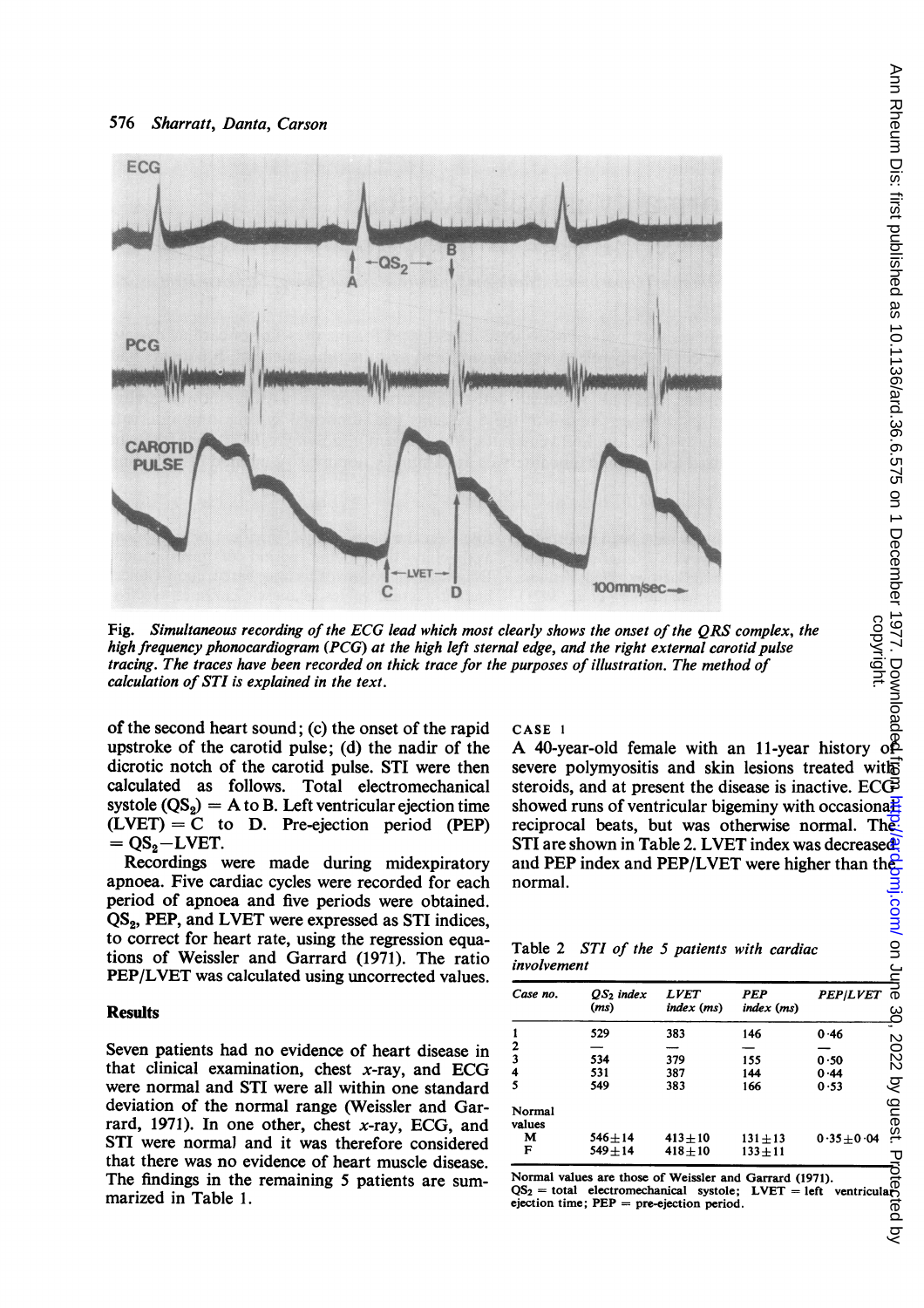### CASE <sup>2</sup>

A 61-year-old male with <sup>a</sup> 7-year history of severe polymyositis treated with steroids who still had active disease. ECG had been abnormal since the onset of symptoms, showing persistent left anterior hemiblock and poor R wave progression in the anterior chest leads but no Q waves. The rhythm was originally a wandering atrial pacemaker with frequent ventricular extrasystoles and runs of atrial fibrillation. This returned to sinus rhythm with ventricular extrasystoles the following year, but 3 years later showed atrial fibrillation and runs of atrial tachycardia. The carotid pulse tracing was inadequate for the accurate determination of STI.

### CASE <sup>3</sup>

A 49-year-old female with <sup>a</sup> 4-year history of moderately severe polymyositis, with skin changes, which was treated with steroids but was still active. ECG showed a mean frontal QRS axis of  $0^{\circ}$  with a mean frontal T axis of  $+50^{\circ}$  and inversion of T waves in leads V3, V4, V5, and V6. There was evidence of left atrial hypertrophy in that the P wave duration was  $0.12$  seconds and the P terminal force in lead VI was increased. There were Q waves in leads VI and V2 with slight ST segment elevation which has persisted. There were no arrhythmias. STI showed considerable shortening of LVET index with an increase in PEP and PEP/LVET (Table 2).

### CASE <sup>4</sup>

A 58-year-old female with <sup>a</sup> 12-year history of severe chronic polymyositis with persistent activity despite treatment with steroids and immunosuppressives. ECG has been abnormal for <sup>12</sup> years. Originally it showed an atrial tachycardia with 3:1 Wenckebach atrioventricular conduction. This rhythm was present on all ECGs for 4 years then sinus rhythm with multifocal ventricular extrasystoles was recorded. The only other abnormality at that time was <sup>a</sup> negative U wave in lead V6. Later that year the rhythm changed to a regular junctional rhythm with no evidence of any atrial activity, either retrograde or antegrade. There were still frequent multifocal ventricular extrasystoles and the ECG now showed left anterior hemiblock.

This rhythm persisted until <sup>3</sup> years ago when it became atrial fibrillation with a slow ventricular response. The T waves had become flattened in leads V4, V5, and V6. Atrial fibrillation was from time to time replaced by a junctional tachycardia with <sup>a</sup> rate of <sup>120</sup> per minute. The present ECG showed atrial fibrillation with runs of regular junctional rhythm with a rate of 70 per minute, frequent multifocal ventricular extrasystoles, and occasional short runs of ventricular tachycardia.

# Cardiac abnormality in polymyositis 577

STI showed a decrease in LVET index with an increase in PEP index and PEP/LVET (Table 2). There was a soft pansystolic apical murmur, the echocardiogram of the anterior cusp was normal, and the murmur was thought to be due to functional mitral regurgitation with a large dilated left ventricle. The mitral regurgitation makes the interpretation of the STI more complex but there is little doubt that this woman had severe left ventricular myocardial disease.

#### CASE <sup>5</sup>

A 52-year-old female with a  $5\frac{1}{2}$ -year history of chronic, severe polymyositis which had not been treated with steroids and is still active. ECG showed paroxysmal atrial fibrillation and right bundle branch block with left anterior hemiblock. STI showed a decreased LVET index and increased PEP index and PEP/LVET (Table 2).

# COMPARISON OF PATIENTS

A comparison of the <sup>5</sup> patients with evidence of cardiac involvement and the 8 patients with no evidence of involvement is shown in Table 3. There is no difference in the ages of the patients in the two groups. The patients with cardiac involvement have a longer history, more severe disease, and persistently active myositis, judged clinically and by serum creatine phosphokinase (CPK) values. They also have high maximum recorded levels of serum CPK, Of these 5, Case <sup>1</sup> had a normal level and the other 4 had 992, 4107, 2457, and 3953 IU/l respectively. Information was available about the levels in 7 of the 8 patients with no evidence of cardiac involvement. 3 had normal levels (up to 60 IU/I in females and up to 80 IU/l in males), and in the remainder the levels were 180, 108, 162, 110 IU/I.

## **Discussion**

STIs are a calculation of the duration of some of the

Table 3 Comparison of 5 patients with evidence of cardiac involvement and 8 patients with no evidence of cardiac involvement

|                                 | Cardiac<br>involvement  | No cardiac<br>involvement |
|---------------------------------|-------------------------|---------------------------|
| Mean age                        |                         |                           |
| (years) (range)                 | 54 (40–61)              | 54 (24 – 67)              |
| <b>Sex</b>                      | 4F, 1M                  | 5F, 3M                    |
| Duration of                     |                         |                           |
| polymyositis<br>(vears) (range) | $7.8(4-12)$             | $3.7(1 - 7.5)$            |
| Severity<br>of polymyositis     | 4 severe.<br>1 moderate | 4 moderate.<br>4 mild     |
| Persistent<br>activity (n)      | 4                       |                           |
| Steroids used (n)               | 4                       | 5                         |